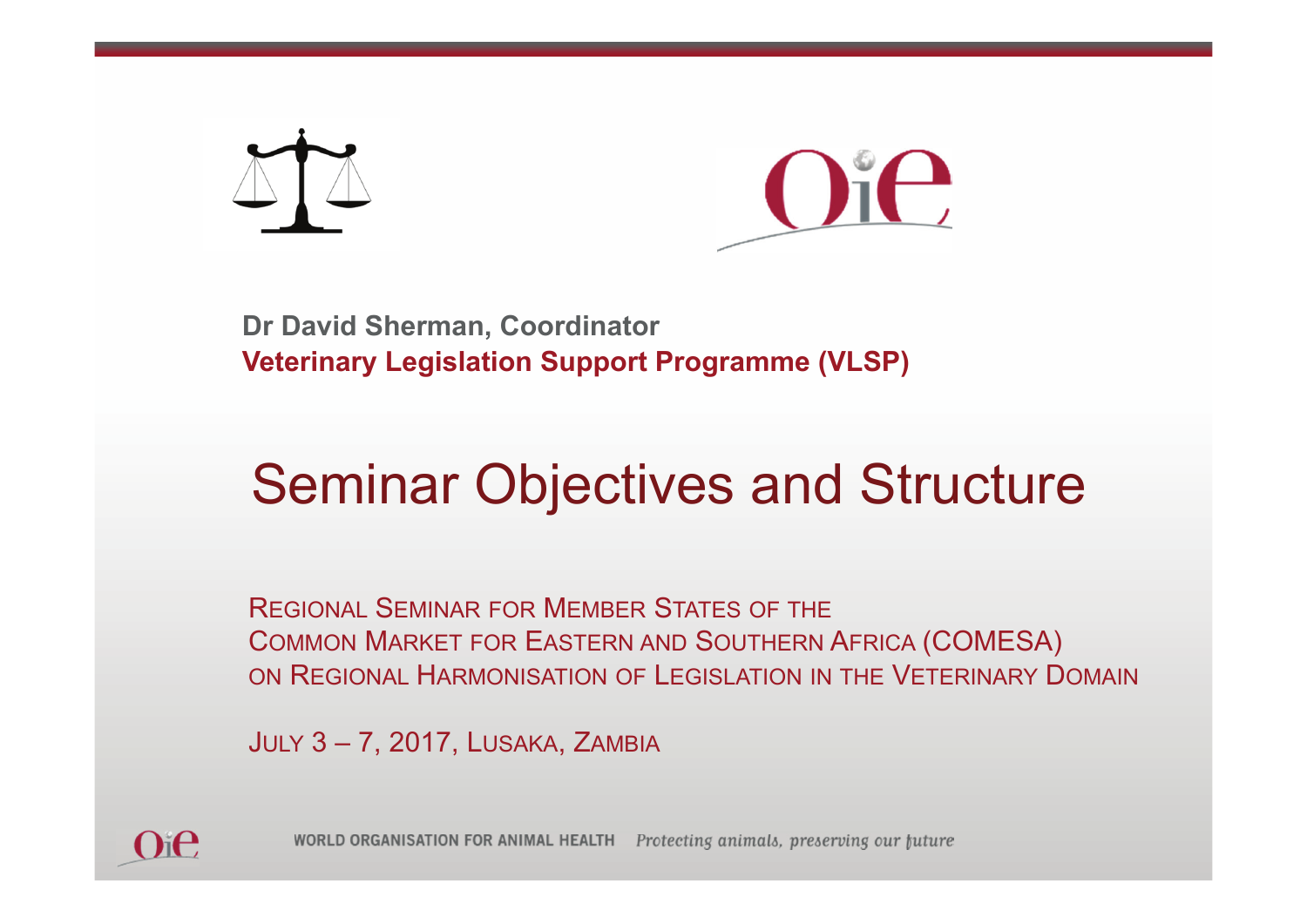# **Background to this Seminar**

- AU-IBAR with OIE and FAO implementing the VET-GOV programme.
- • General seminars on veterinary legislation in Naivasha (Francophone) & Arusha (Anglophone) in Oct & Nov 2013
- Series of REC related seminars on regional harmonisation started with REC member states selecting the topic
- 2014 ECCAS & IGAD both animal disease control
- 2015 UMA & SADC animal disease control and animal disease control focused on PPR
- 2016 ECOWAS & EAC animal disease control and regulation of veterinary products
- 2017 COMESA trade and certification

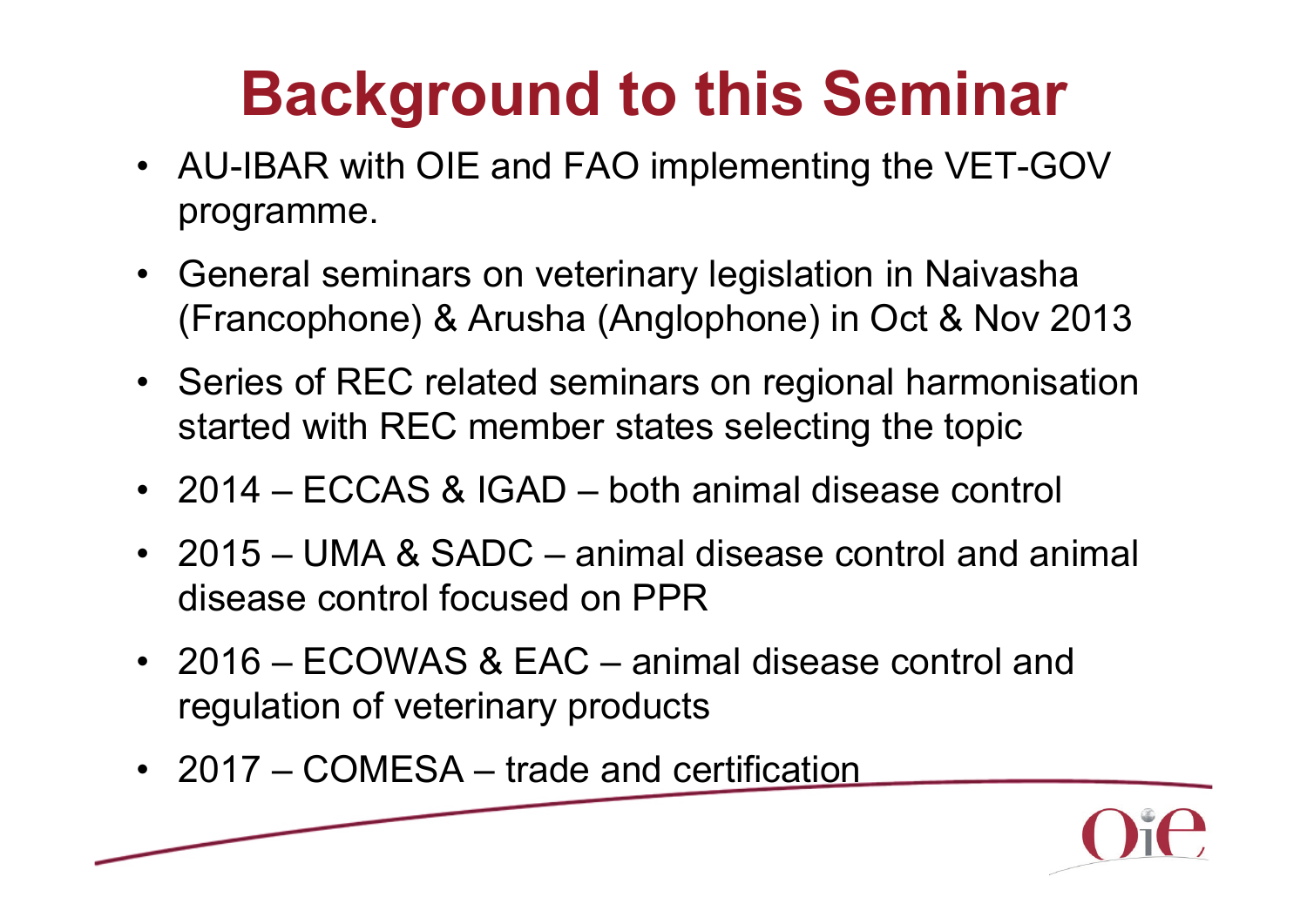

- Review the international standards for veterinary legislation and the principles of legal drafting relative to animal disease control;
- Analyse representative legislation on trade of animals and animal products from within COMESA member countries relative to the international standards for veterinary legislation in Chapter 3.4 of the OIE Terrestrial Animal Health Code;
- Identify gaps, overlaps and conflicts between the relevant animal disease control laws of the COMESA member states;
- Consider regional approaches to addressing gaps, overlaps and conflicts in trade legislation;
- • Initiate the collaborative effort among COMESA member states of drafting regional trade legislation to improve the prospects for safe and efficient trade.

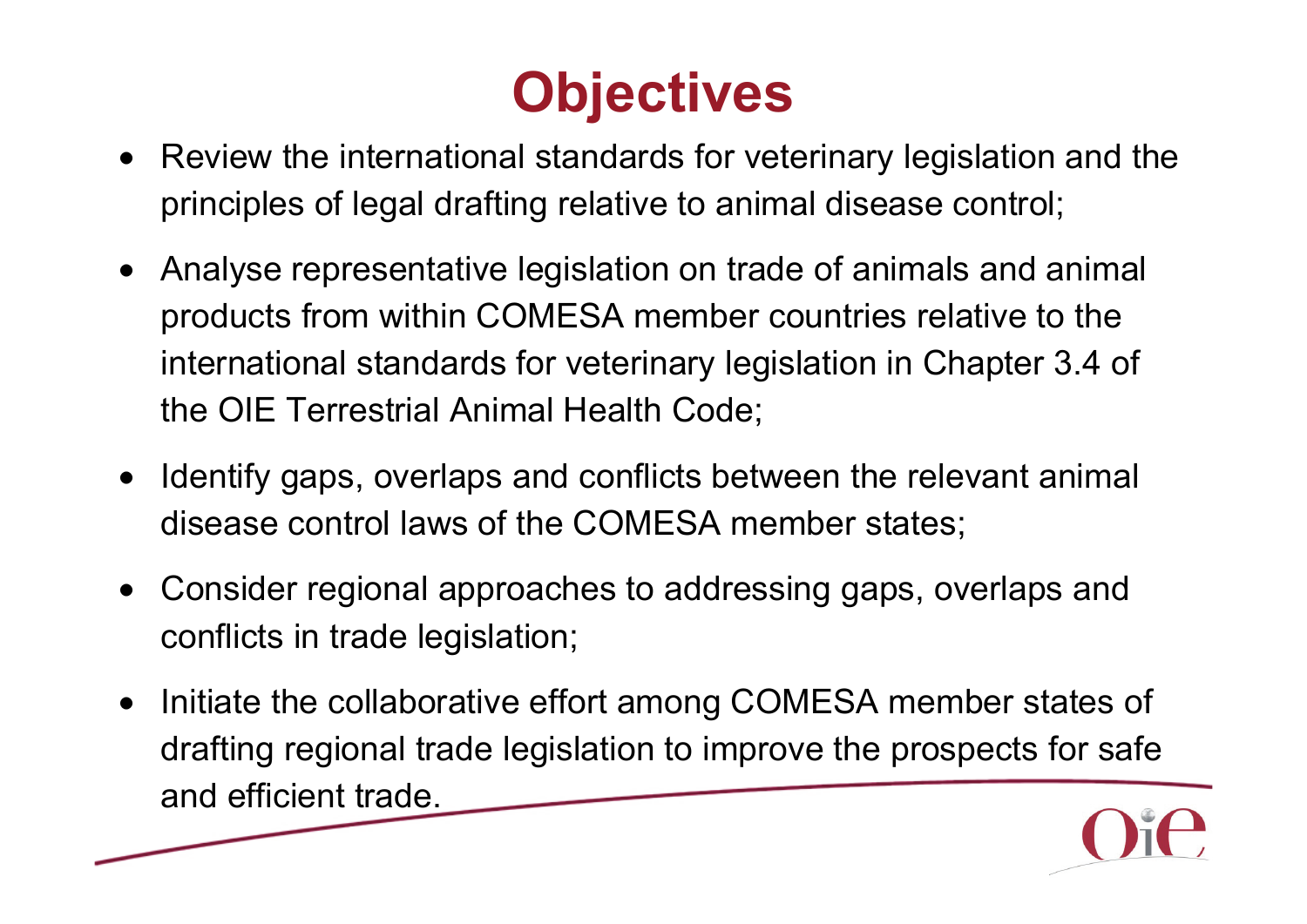- **Day 1**
- Background presentations to set the stage
	- International standards
	- Regional approaches to harmonisation
	- Legal considerations
	- Technical veterinary considerations

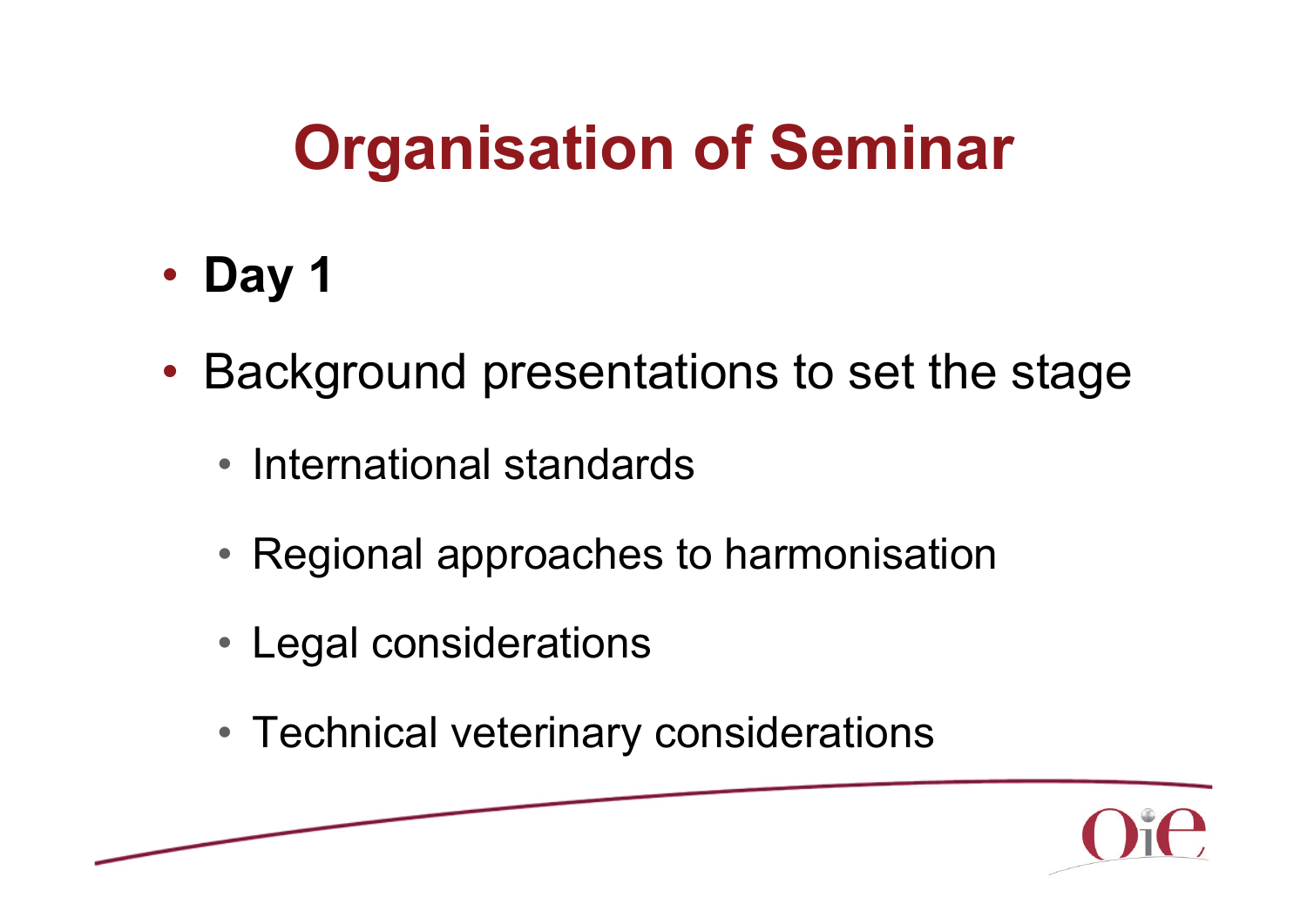- •**Days 2 through 4 – Working in Groups**
- Participants form into 3 working groups:
- French speaking: Burundi, Comoros, DR Congo, Djibouti, Madagascar, Mauritius
- English speaking: Egypt, Eritrea, Ethiopia, Kenya, Libya, Rwanda, Sudan
- English speaking: Malawi, Seychelles, Swaziland, Uganda, Zambia, Zimbabwe

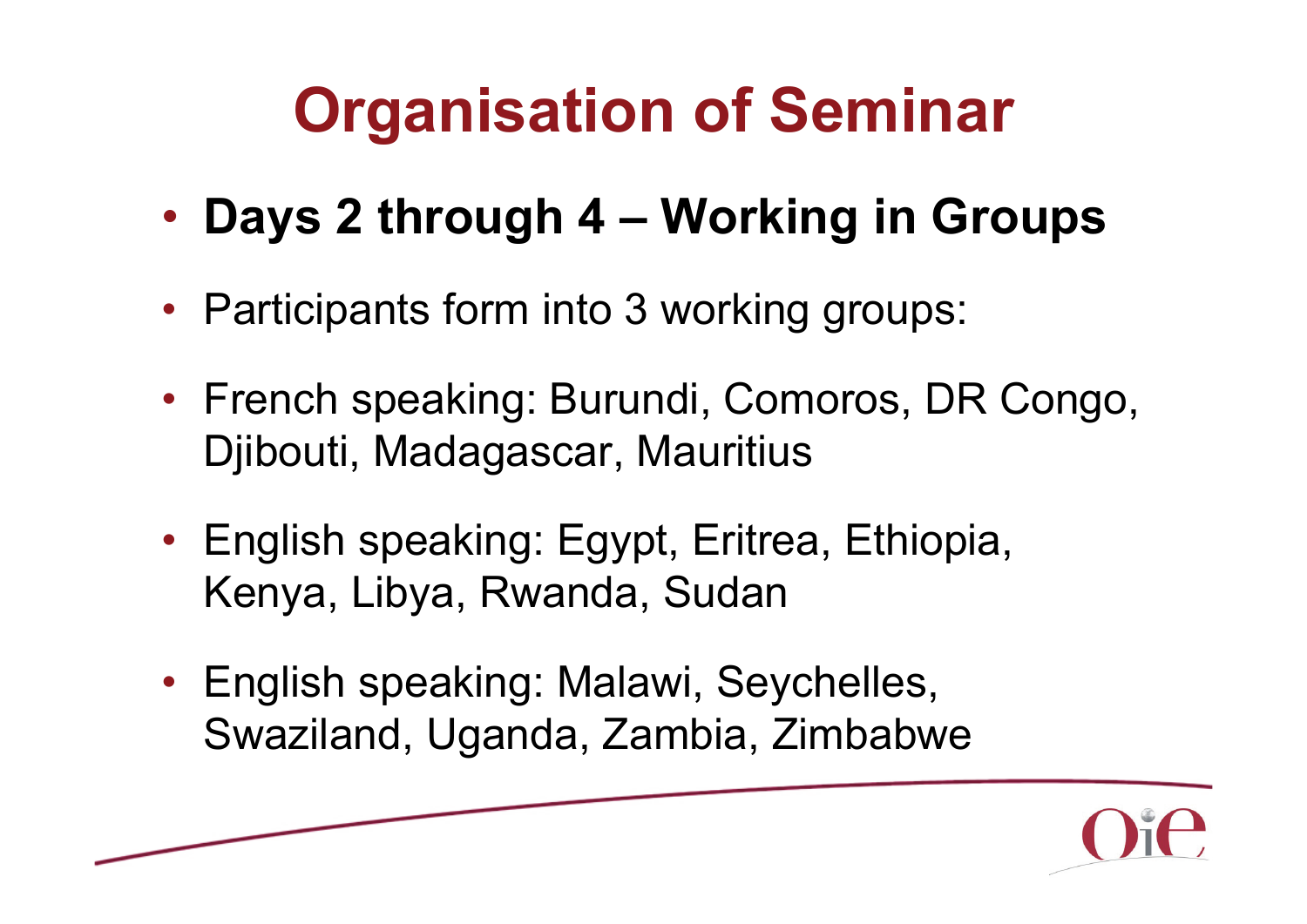- **Day 2**
- $\bullet$ • Sequence 1: Analysis of existing animal disease control laws of COMESA Member **States** 
	- Analysis of the objectives and strategies of trade in animals and animal products as represented in existing laws
	- Identification of problems associated with implementation of existing laws

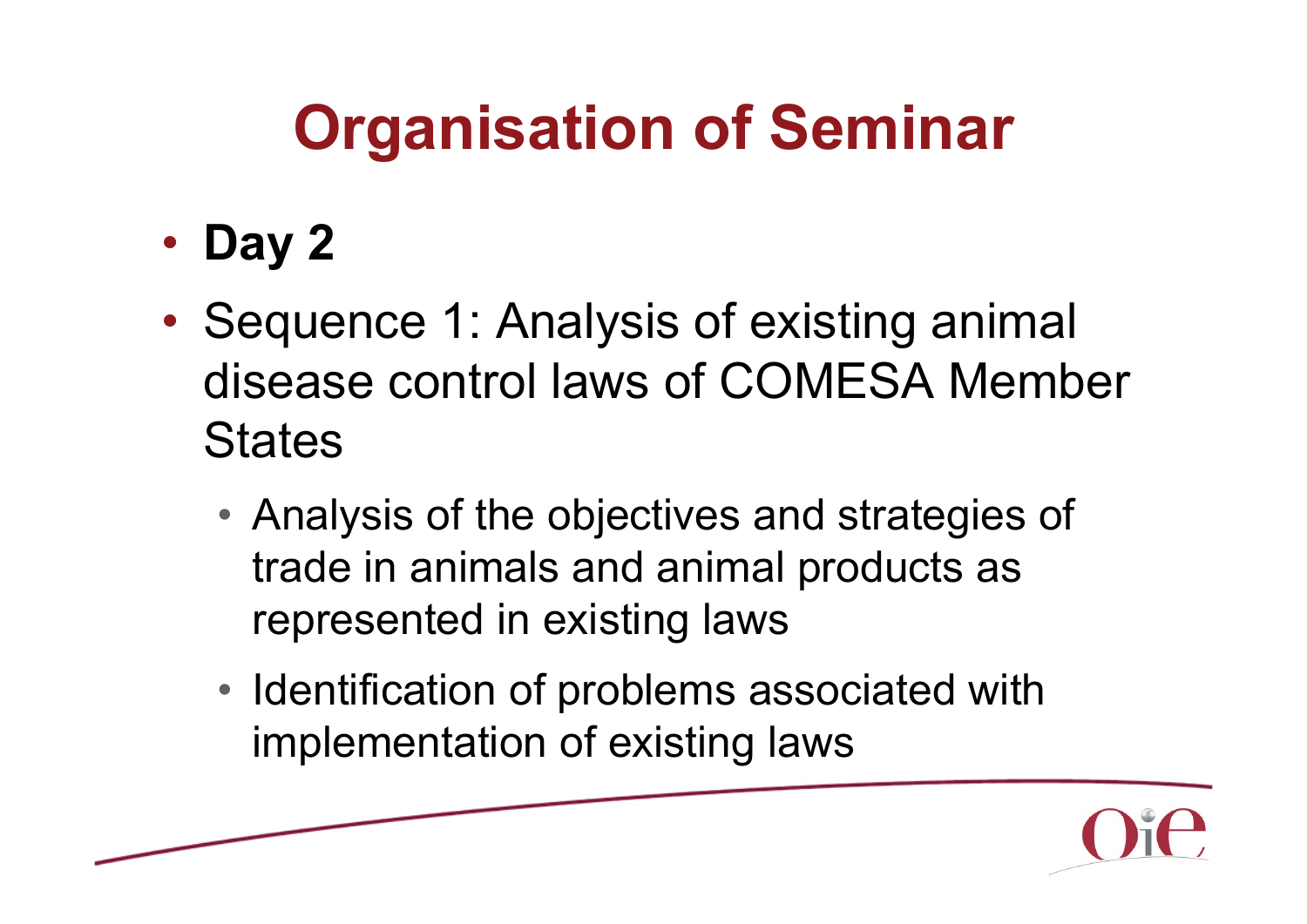- **Day 3**
- Sequence 2: Developing a regional framework and proposals for regional animal and animal product trade legislation
	- Elaborate regional strategies to address the trade legislation problems identified at the national level
	- Develop mechanisms to create regional legislation and define steps for implementation
	- • Develop a draft outline for harmonised regional legislation

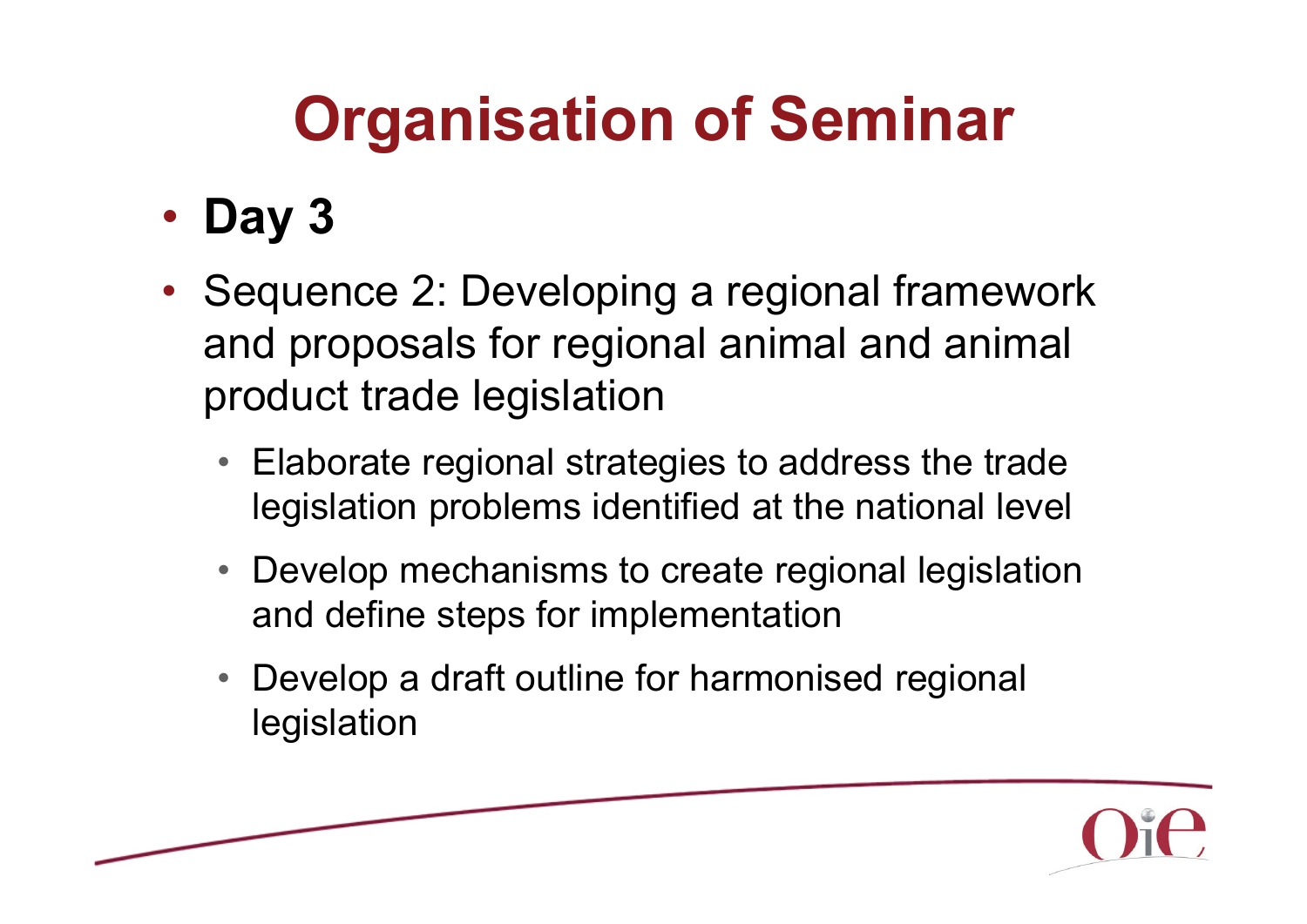- **Day 4**
- $\bullet$ • Sequence 3: Proposal Evaluation and Programming
	- Groups assess the impacts of their regional proposals and identify limiting factors
	- Groups develop corrective measures for the limiting factors they have identified
	- Groups work on costing for implementation of their proposals & identify funding mechanisms.

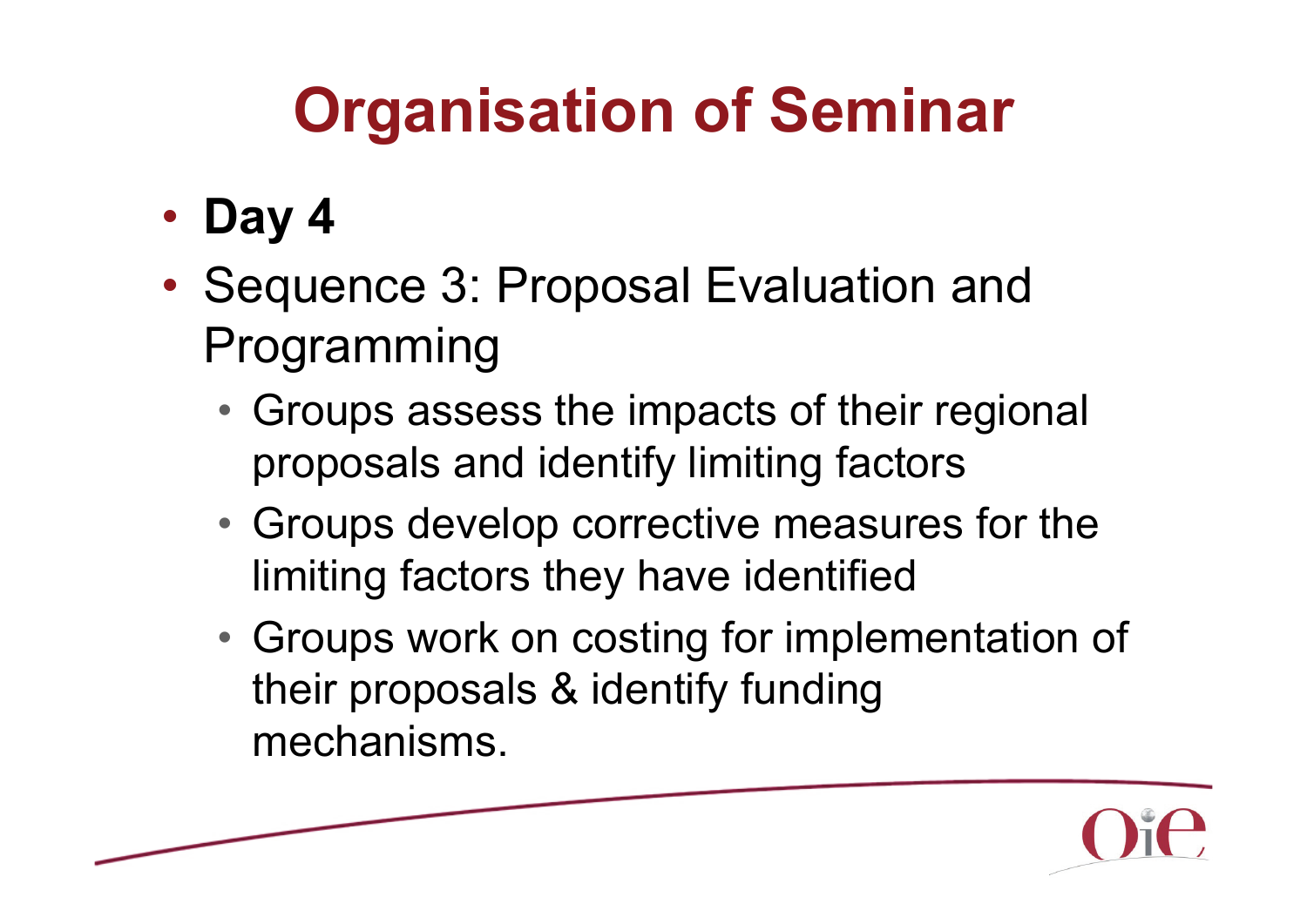- $\bullet$  **Half Day 5 - Final morning**
	- Summary of seminar activities and progress
	- Pathway and timeline for further work on regional harmonisation of veterinary legislation
	- Evaluation of seminar by participants